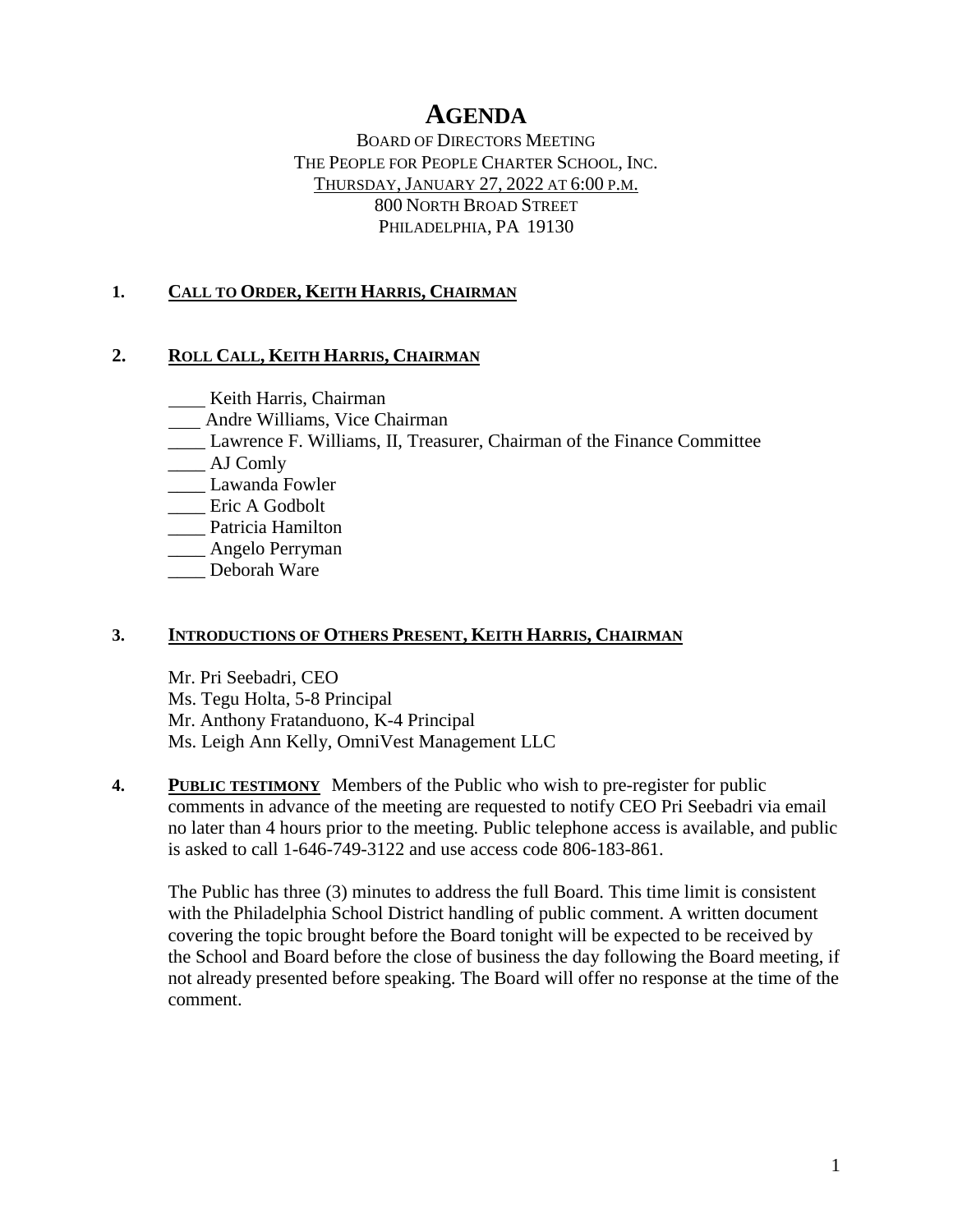### **5. BOARD MEMBER UPDATE, KEITH HARRIS, CHAIRMAN**

The Board of Directors Meeting for today, Thursday, January 27, 2022 is being held virtually due to COVID-19 and in compliance with CDC guidelines. The Board Members are participating via GoToMeeting sponsored by OmniVest to review the documents to be approved and the Public has the availability to listening via a conference line posted on the School's website; the handouts are available to the public upon request. The Public could register for public comments with Pri Seebadri prior to the meeting.

#### **6. APPROVE THE CANDIDATES FOR OFFICER POSITIONS**

The Board recommends approval of \_\_\_\_\_\_\_\_\_\_\_\_\_ as Board Chairperson for People for People Charter School for the two-year term effective July 1, 2021 through June 30, 2023.

Motion by: \_\_\_\_\_\_\_\_\_\_\_\_\_\_\_\_ Seconded by: \_\_\_\_\_\_\_\_\_\_\_\_\_\_\_\_

### **Roll Call**

| Keith Harris             | yes | no |
|--------------------------|-----|----|
| Andre Williams           | yes | no |
| Lawrence F. Williams, II | yes | no |
| AJ Comly                 | yes | no |
| Lawanda Fowler           | yes | no |
| Eric Godbolt             | yes | no |
| Patricia Hamilton        | yes | no |
| Angelo Perryman          | yes | no |
| Deborah Ware             | yes | no |
| Fail<br>Pass             |     |    |

The Board recommends approval of \_\_\_\_\_\_\_\_\_\_\_\_ as Board Vice Chairperson for People for People Charter School for the two-year term effective July 1, 2021 through June 30, 2023.

Motion by: \_\_\_\_\_\_\_\_\_\_\_\_\_\_\_\_ Seconded by: \_\_\_\_\_\_\_\_\_\_\_\_\_\_\_\_

### **Roll Call**

| Keith Harris             | yes | no |
|--------------------------|-----|----|
| Andre Williams           | yes | no |
| Lawrence F. Williams, II | yes | no |
| AJ Comly                 | yes | no |
| Lawanda Fowler           | yes | no |
| Eric Godbolt             | yes | no |
| Patricia Hamilton        | yes | no |
| Angelo Perryman          | yes | no |
| Deborah Ware             | yes | no |
| Pass<br>Fail             |     |    |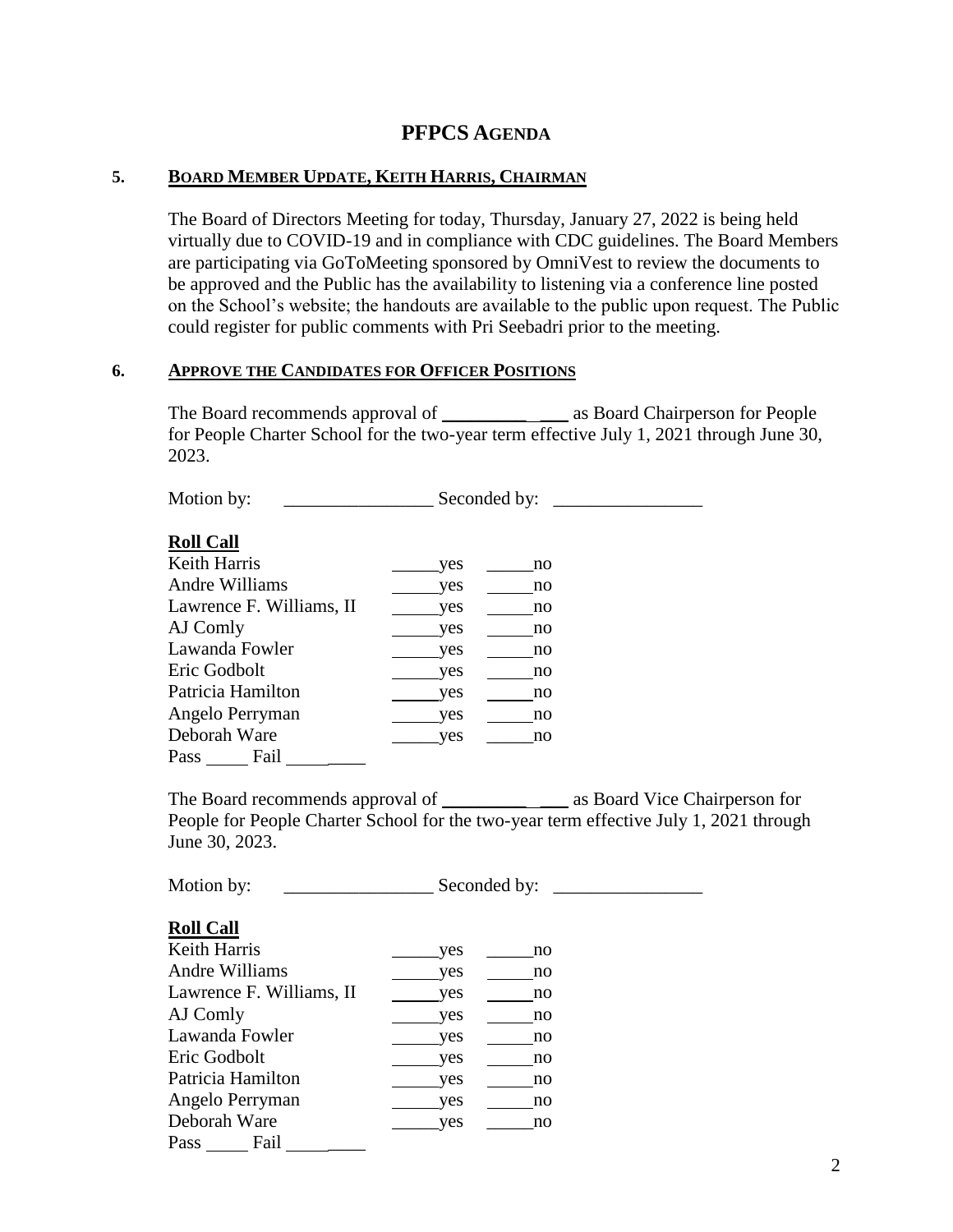#### **APPROVE THE CANDIDATES FOR OFFICER POSITIONS - CONTINUE**

The Board recommends approval of \_\_\_\_\_\_\_\_\_\_\_\_ as Board Secretary for People for People Charter School for the two-year term effective July 1, 2021 through June 30, 2023.

| Motion by:               | Seconded by: |  |
|--------------------------|--------------|--|
| <b>Roll Call</b>         |              |  |
| Keith Harris             | yes<br>no    |  |
| Andre Williams           | yes<br>no    |  |
| Lawrence F. Williams, II | yes<br>no    |  |
| AJ Comly                 | yes<br>no    |  |
| Lawanda Fowler           | yes<br>no    |  |
| Eric Godbolt             | yes<br>no    |  |
| Patricia Hamilton        | yes<br>no    |  |
| Angelo Perryman          | yes<br>no    |  |
| Deborah Ware             | yes<br>no    |  |
|                          |              |  |
| $\overline{\phantom{a}}$ |              |  |

Pass Fail

The Board recommends approval of \_\_\_\_\_\_\_\_\_\_ \_\_\_ as Board Treasurer for People for People Charter School for the two-year term effective July 1, 2021 through June 30, 2023.

Motion by: \_\_\_\_\_\_\_\_\_\_\_\_\_\_\_\_ Seconded by: \_\_\_\_\_\_\_\_\_\_\_\_\_\_\_\_

#### **Roll Call**

| Keith Harris             | yes | no |
|--------------------------|-----|----|
| Andre Williams           | yes | no |
| Lawrence F. Williams, II | ves | no |
| AJ Comly                 | yes | no |
| Lawanda Fowler           | yes | no |
| Eric Godbolt             | yes | no |
| Patricia Hamilton        | yes | no |
| Angelo Perryman          | yes | no |
| Deborah Ware             | ves | no |
|                          |     |    |

Pass Fail \_\_\_\_\_\_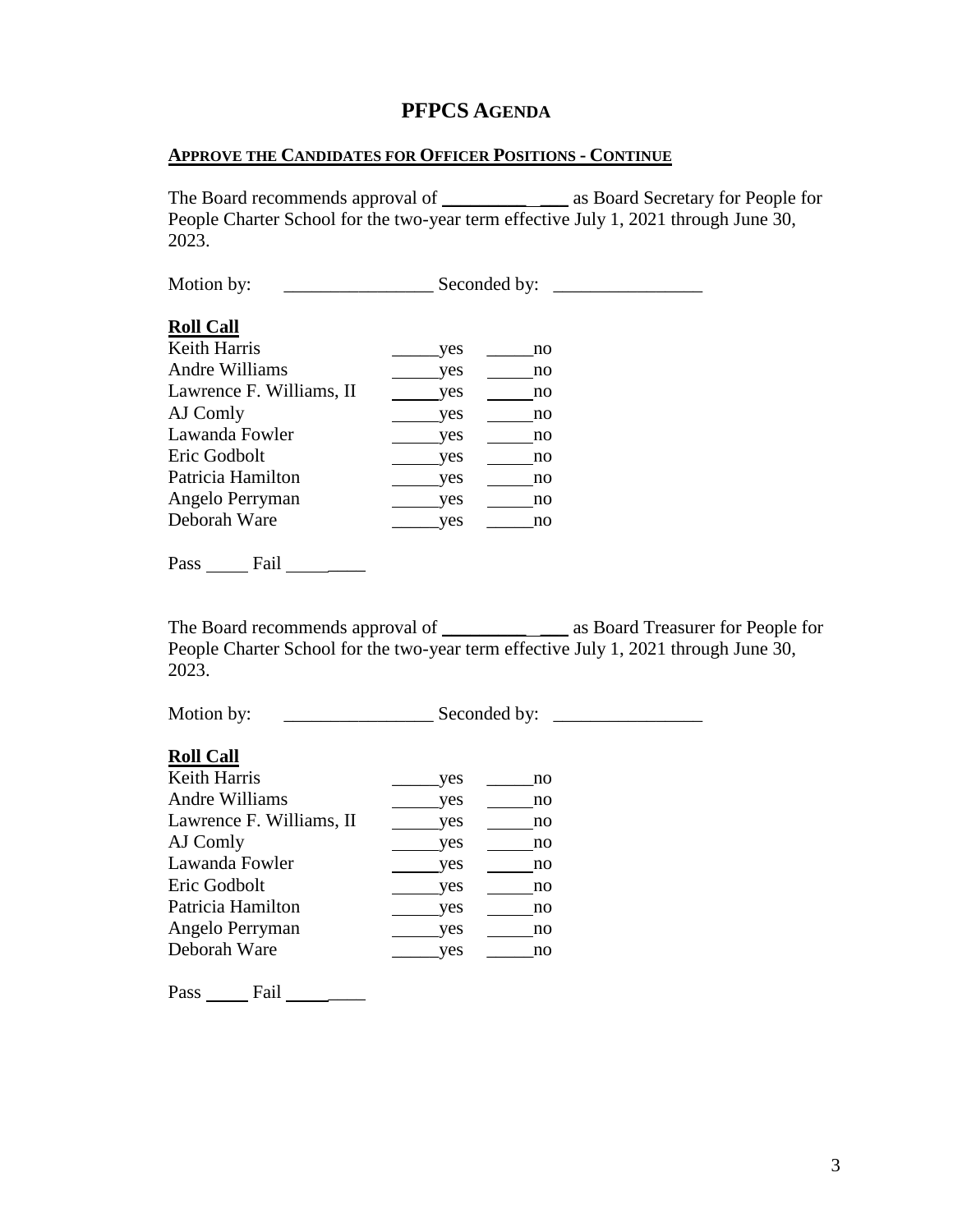## **7. APPROVE MINUTES FROM THE BOARD OF DIRECTORS MEETING ON NOVEMBER 18, 2021 AND DECEMBER 16, 2021. KEITH HARRIS, CHAIRMAN.**

The Board recommends approval of the Board of Directors Meeting Minutes for November 18, 2021 and December 16, 2021.

| Motion by:                       |     | Seconded by: |  |
|----------------------------------|-----|--------------|--|
| <b>Roll Call</b><br>Keith Harris | yes | no           |  |
| Andre Williams                   | yes | no           |  |
| Lawrence F. Williams, II         | yes | no           |  |
| AJ Comly                         | yes | no           |  |
| Lawanda Fowler                   | yes | no           |  |
| Eric Godbolt                     | yes | no           |  |
| Patricia Hamilton                | yes | no           |  |
| Angelo Perryman                  | yes | no           |  |
| Deborah Ware                     | yes | no           |  |
|                                  |     |              |  |

Pass Fail

## 8. ADMINISTRATOR REPORTS, MR. SEEBADRI, MS. HOLTA TEGU, AND MR. ANTHONY **FRATANDUONO.**

The Board recommends approval of the Administrator Reports as reported by Mr. Seebadri, Ms. Holta Tegu, and Mr. Anthony Fratanduono.

| Motion by:                       |     | Seconded by: |  |
|----------------------------------|-----|--------------|--|
| <b>Roll Call</b><br>Keith Harris | yes | no           |  |
| Andre Williams                   | yes | no           |  |
| Lawrence F. Williams, II         | yes | no           |  |
| AJ Comly                         | yes | no           |  |
| Lawanda Fowler                   | yes | no           |  |
| Eric Godbolt                     | yes | no           |  |
| Patricia Hamilton                | yes | no           |  |
| Angelo Perryman                  | yes | no           |  |
| Deborah Ware                     | yes | no           |  |
|                                  |     |              |  |

Pass \_\_\_\_\_\_\_ Fail \_\_\_\_\_\_\_\_\_\_\_\_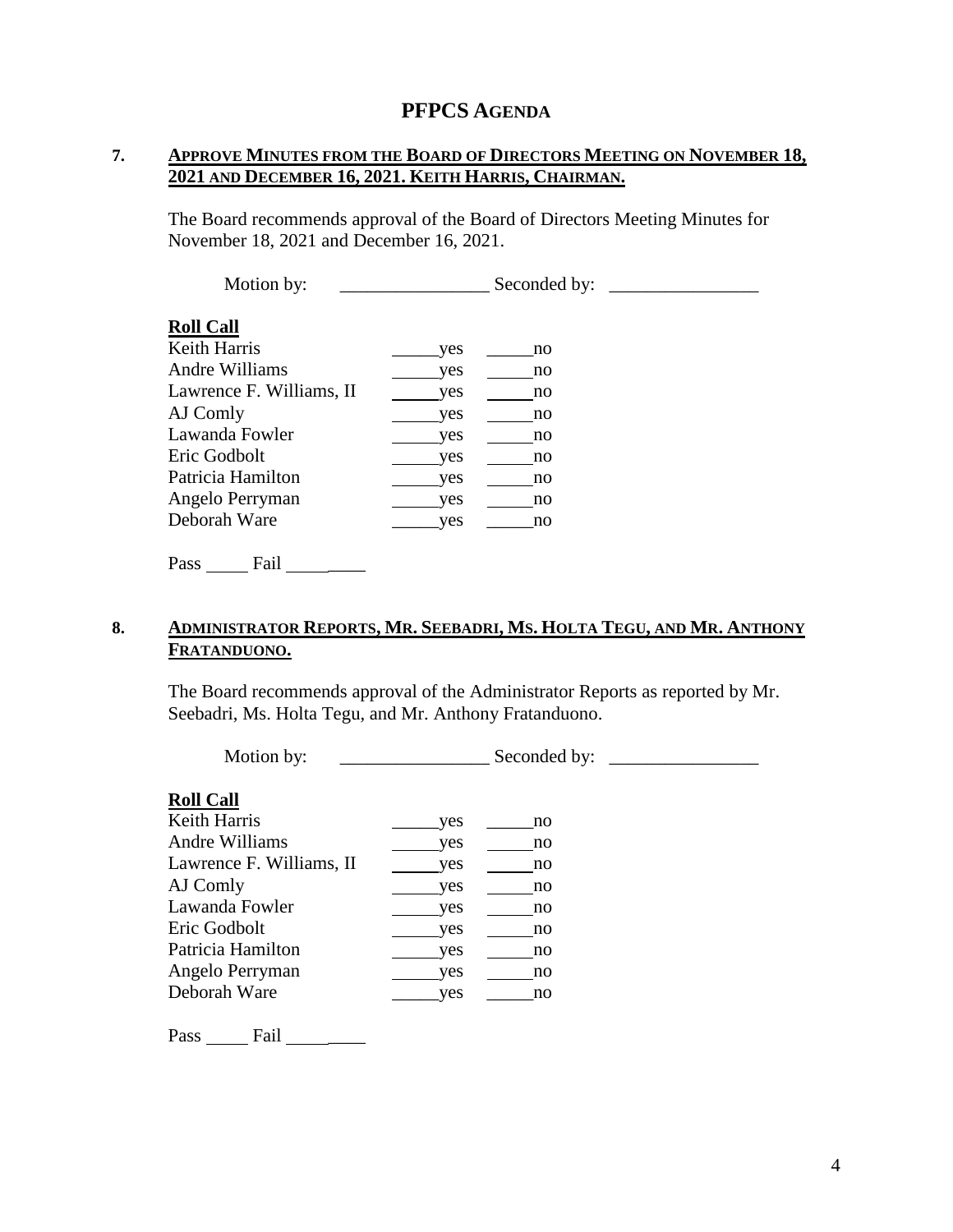#### **9. APPROVE THE FOLLOWING POLICIES**

The Board recommends approval of the following special education related policies as presented during the administration report:

- Child Find Policy Statement
- Independent Education Evaluation
- Assistive Technology Policy
- Confidentiality Policy
- Positive Behavioral Interventions and Supports (PBIS)
- Surrogate Policy Statement
- Dispute Resolution Policy

Upon the approval of the Board the policies will be individually signed by the Board Chairman and Secretary.

Motion by: \_\_\_\_\_\_\_\_\_\_\_\_\_\_\_\_ Seconded by: \_\_\_\_\_\_\_\_\_\_\_\_\_\_\_\_

## **Roll Call**

| yes | no |
|-----|----|
| yes | no |
| yes | no |
| yes | no |
| yes | no |
| yes | no |
| yes | no |
| yes | no |
| ves | no |
|     |    |

Pass Fail \_\_\_\_\_\_